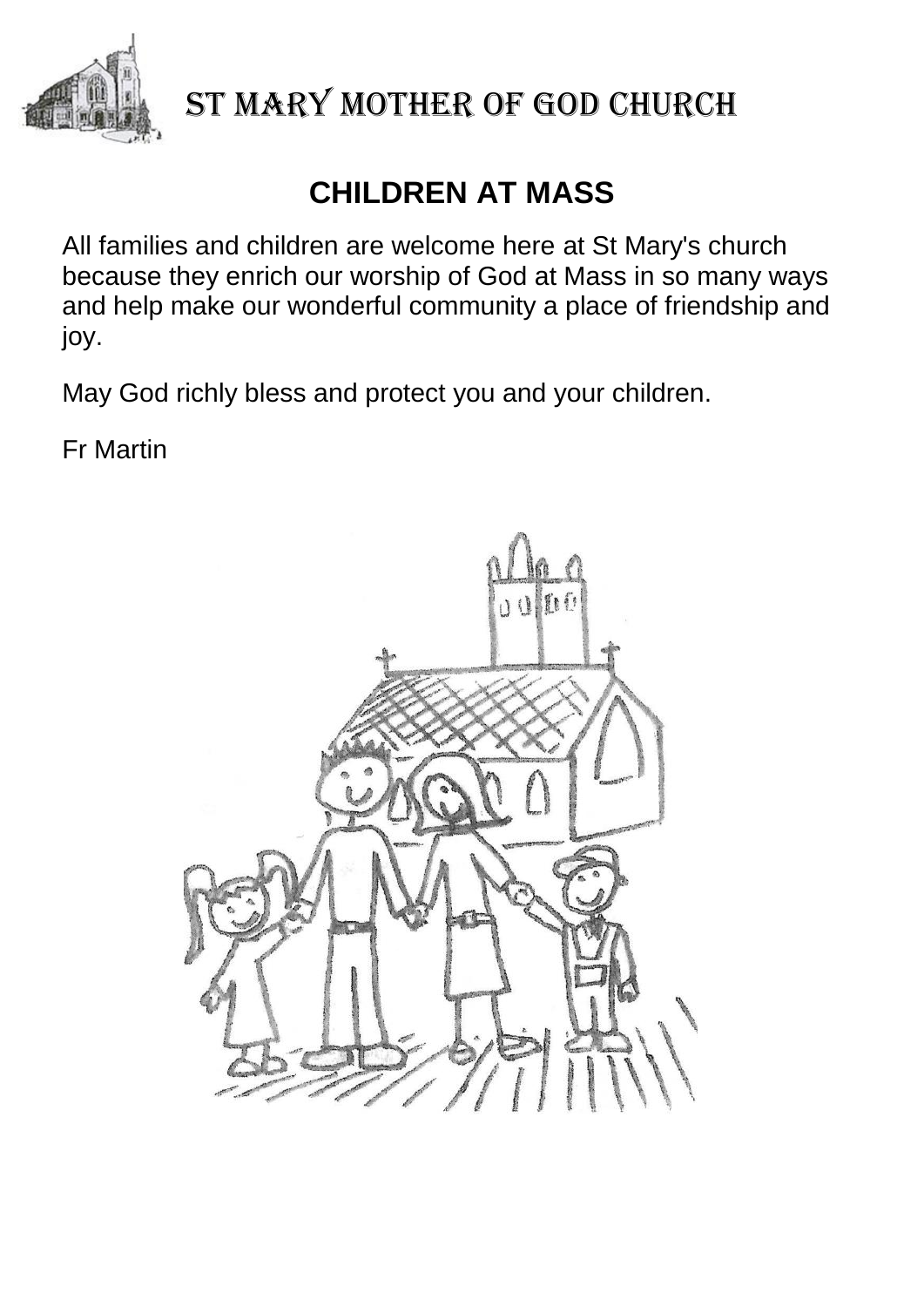

The presence of so many parents at Mass with their babies and children is a real blessing for our parish. It shows how vibrant, joyful and alive our community is. Seeing so many families with young children faithfully coming to Mass really warms my heart and gives me great hope for the future. You are, indeed, the first and best teachers of your children in the ways of faith. You are doing a great job.

Here are some suggestions to assist parents with young children at Mass:

- 1. Talk to your children about the church. Explain to them that this is a special place because Jesus is there. When we come into God's house, this is "quiet time" where we speak to Jesus, our friend, in our hearts, as well, as with our prayers and songs. We show God respect when we behave in ways that are prayerful and respectful.
- 2. Weekly Mass attendance is important. When attendance is irregular, broken or happens rarely, then it is more difficult for our children to develop the ways of behaving that are appropriate at Mass. If you want your children to believe that coming to Mass is important, then you must show them that you believe it is important.
- 3. When you come into the church, why not bless your child with holy water or, if they are old enough, allow them do it themselves and learn to make the sign of the cross? You might explain to them that we make the sign of the cross to show that every part of us - our minds, hearts and bodies - belongs to God. These simple rituals will help your child to appreciate that they are in God's house, a sacred place.
- 4. Try to get to Mass a little ahead of time. Most of us would try to get to any appointment or important event in good time.

If parents are rushing into the church at the last moment or arriving late, it is almost impossible to settle your child for this "quiet time" with Jesus. If we are flustered and distracted, our children will pick up on this. If we all work to create a prayerful and composed atmosphere in the church, this will help our children.

A little time before Mass spent preparing your child for the "quiet,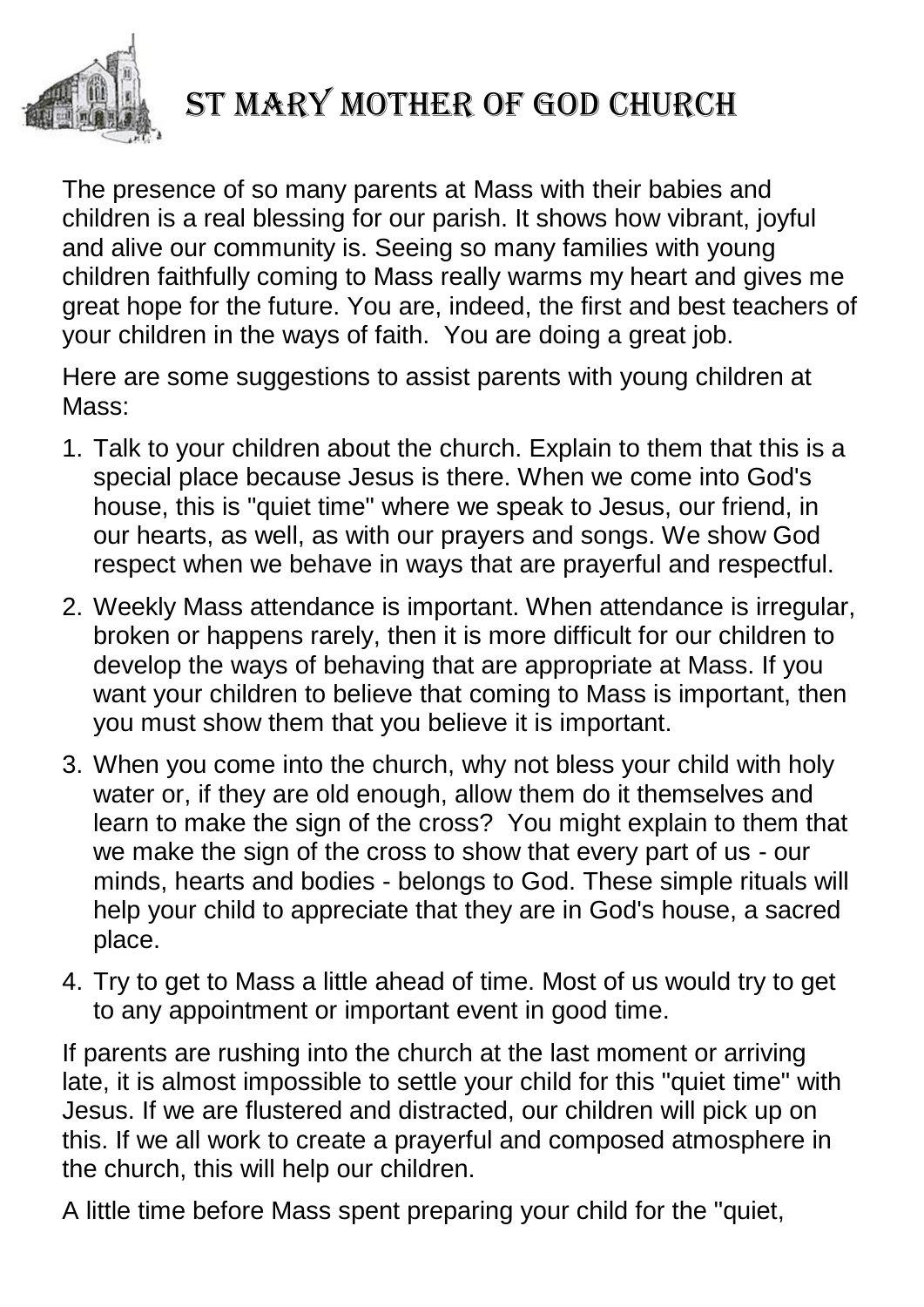

special time" with Jesus will help them to understand that the church is a different place to their homes, the park or the school playground. It will help them to distinguish between ways of behaving that are appropriate to different places and circumstances. Help your children to observe the way other people are preparing for Mass.

Example is always the best teacher. So, maybe you could kneel down together and say a simple prayer? You might read or, if they are old enough, get your child to read the words of the opening hymn and reflect on it? Or just sit, bow your heads and offer thirty seconds of quiet time to God?

- 5. We all need to be sensible about noise at Mass. This is public worship with children and there is bound to be some noise and movement. Therefore, we must all support and encourage our parents with young children. But, we all need to be aware of where we are, the sacred things we are taking part in and to have a real respect for those around us. So, don't rush to take your child out if there is some very "light" noise or murmuring, but if a baby is crying or a child's behaviour is disruptive, take them to the porch or, weather permitting, have a wander outside the church. But do return when your child has settled. We want you to be with us during the celebration of Mass.
- 6. Walking toddlers around the church during Mass can be distracting for the priest and the congregation. If your toddler is restless think about taking them for a wander outside the main body of the church. But, again, please come back into the church when your child has had their wander.
- 7. If your child finds it difficult to sit through the whole Mass quietly, bring a "soft" toy or, for older children, colouring or religious books - these are available from the Piety Shop. Some parents have found a post card sized photo album filled with religious postcards and pictures is effective.

Bunches of keys or "hard" toys made of plastic or metal being shaken, squeaked or banged on the floor can become very distracting. Why not